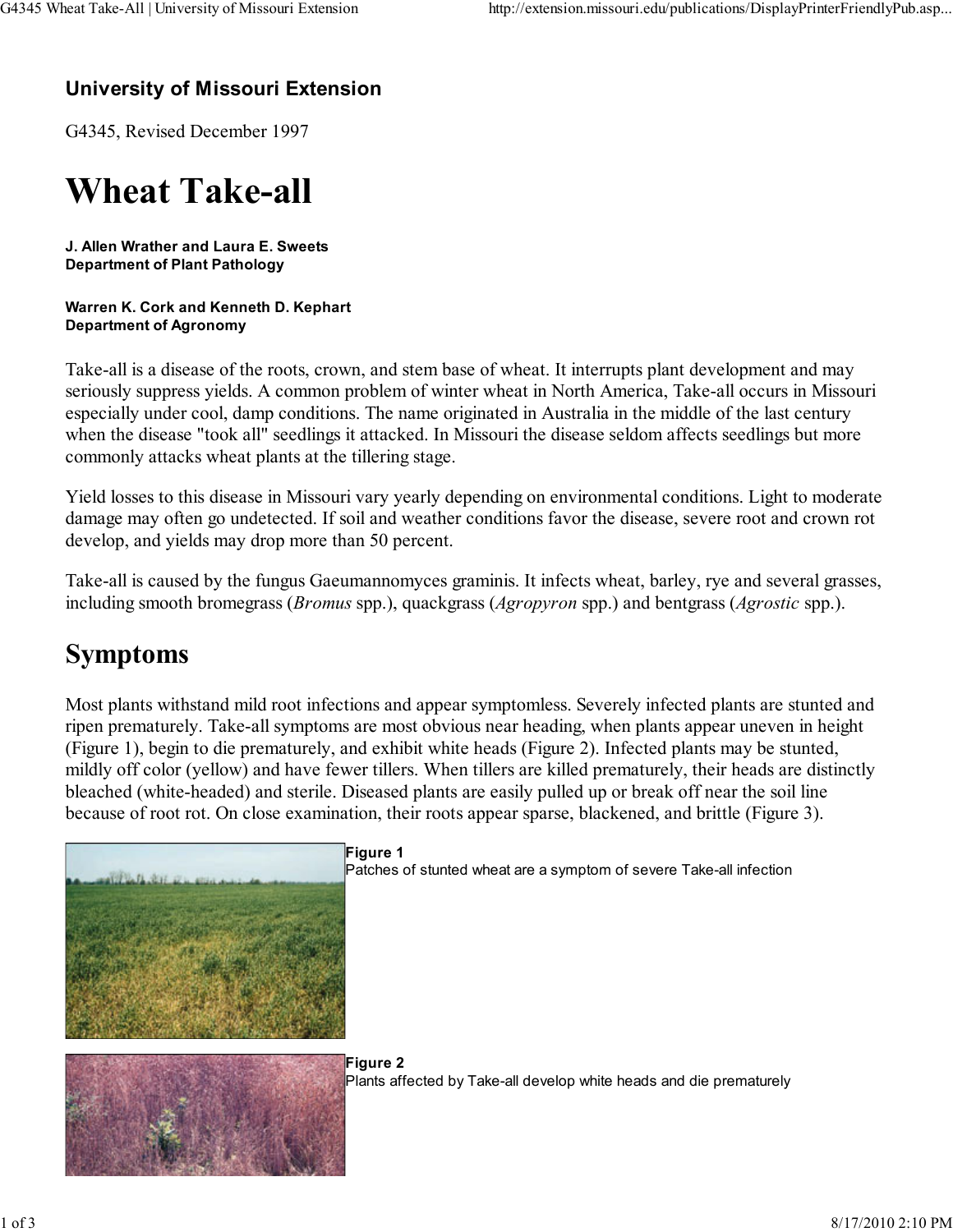

Figure 3 Plants affected by Take-all have darkened stem bases and black, brittle roots

Symptoms may be limited to blackened roots if soil moisture is low early in the development of the crop. If there is sufficient soil moisture throughout the growing season, the black-brown rot may extend into the crown and up the stem base, where a superficial, dark, shiny layer of the fungus surrounds the stem beneath the lowest leaf sheath. Diseased stems weakened at their base may occasionally lodge, or lie flat on the ground. Although these symptoms are often the first obvious indications of Take-all, they are the terminal stages of the disease.

## Disease cycle

The Take-all fungus survives from year to year on the undecomposed root and crown residue of infected plants. It can be spread from area to area in this debris. Healthy plant roots become infected as they grow through soil near infected wheat debris. Infection occurs when the fungus penetrates the young roots of a living plant. Infection occurs throughout the growing season but is more severe when the temperature is between 54 degrees and 64 degrees Fahrenheit. Damage is usually greater when plants are infected in the autumn or early spring. Damage may not be visible when plants are infected in late spring rather than early spring.

## Conditions that favor Take-all

Take-all is more severe in sandy, alkaline, infertile, and poorly drained soils. Wet soils, especially during the second half of the growing season, favor Take-all development. Symptoms are less noticeable under dry soil conditions.

Take-all severity on wheat depends on the supply of nutrients to the host. It is important, therefore, to maintain good levels of available nitrogen, phosphorus, potassium and magnesium.

Soil pH affects the development of this disease. Disease damage is usually worse as the soil pH approaches 7.0. Thus, applications of lime and nitrate fertilizers (that raise the pH around plant roots) generally increase the severity of Take-all. Ammoniacal and slow-release forms of nitrogen are less favorable for disease development. Also, the severity of Take-all seems less when nitrogen is applied in the spring than in the fall.

The sudden development of whiteheads after a period of hot, dry whether gives the impression that the disease develops late in the season and is favored by hot, dry conditions. However, root and stem damage occurs much earlier, and hot, dry weather serves only to accelerate ripening and water stress. The pathogen rapidly becomes inactive at any stage in the disease cycle during dry weather.

## Control

Wheat varieties highly resistant to Take-all are not available. Thus, other disease control techniques must be